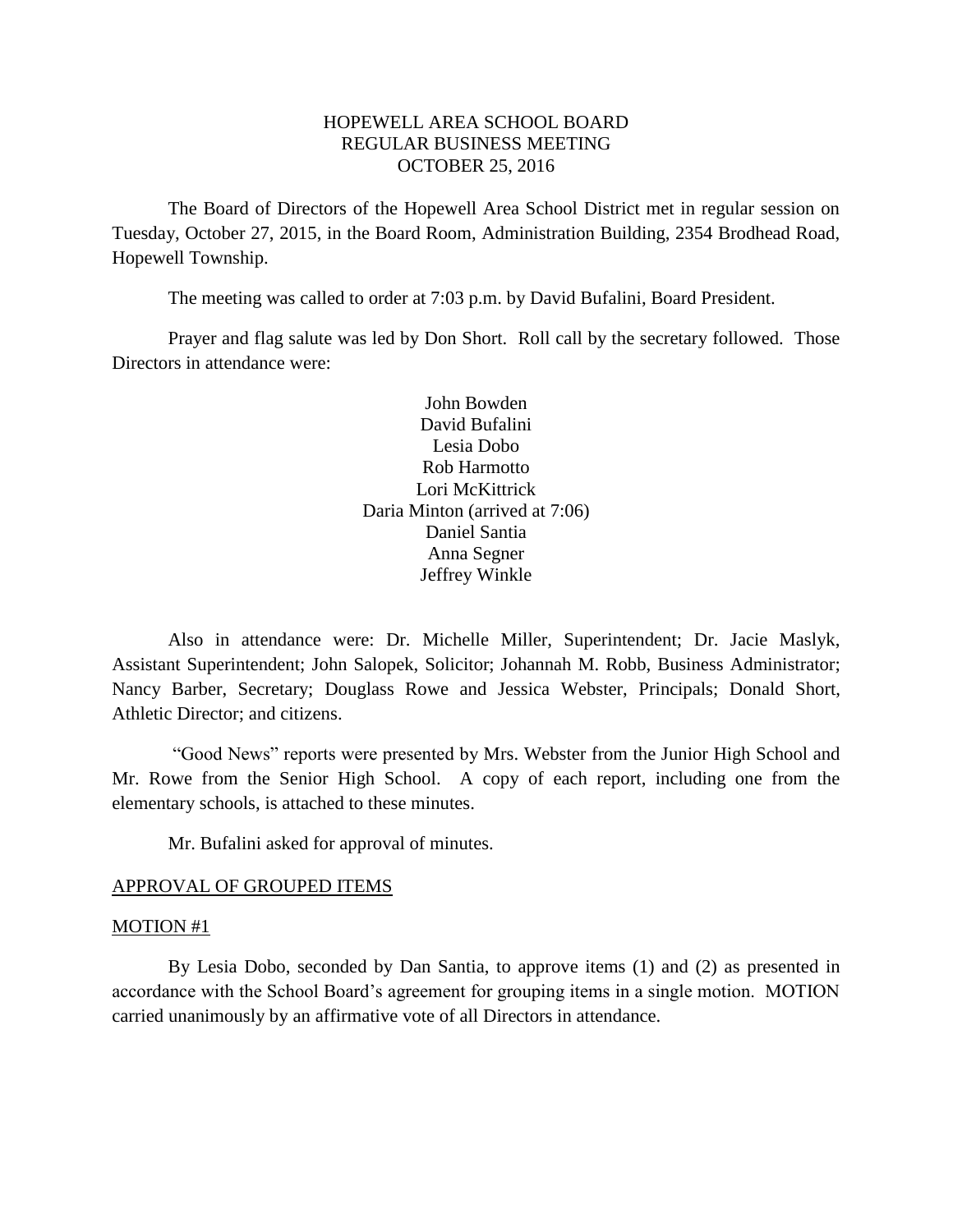## Approval of Minutes

- 1. Recommendation to approve the September 27, 2016 business meeting minutes as presented.
- 2. Recommendation to approve the October 11, 2016 work meeting minutes as presented.

## APPROVAL OF GROUPED ITEMS

### MOTION #2

By Anna Segner, seconded by Rob Harmotto, to approve items (1) through (3) as presented in accordance with School Board's agreement for grouping items in a single motion. MOTION carried unanimously by an affirmative vote of all Directors in attendance.

### Tax Collectors' Report

1. Recommendation to accept report for taxes collected for the month of September 2016, as presented, and make said report a part of these minutes.

### Treasurer's Report

2. Recommendation to accept report of the Treasurer for the month of September 2016, as presented, and make said report a part of these minutes.

### Financial Statements

3. Recommendation to accept Financial Statements for the month of September 2016, as presented, and make said statements a part of these minutes.

### VISITOR'S COMMENTS

Linda Helms from the B.F. Jones Memorial Library presented the November calendar and announced that a benefit concert with Johnny Angel & the Halos would be held at Hopewell High School on Saturday, November 19, 2016.

At this time Mr. Bufalini asked that Committee discussion and recommendations begin.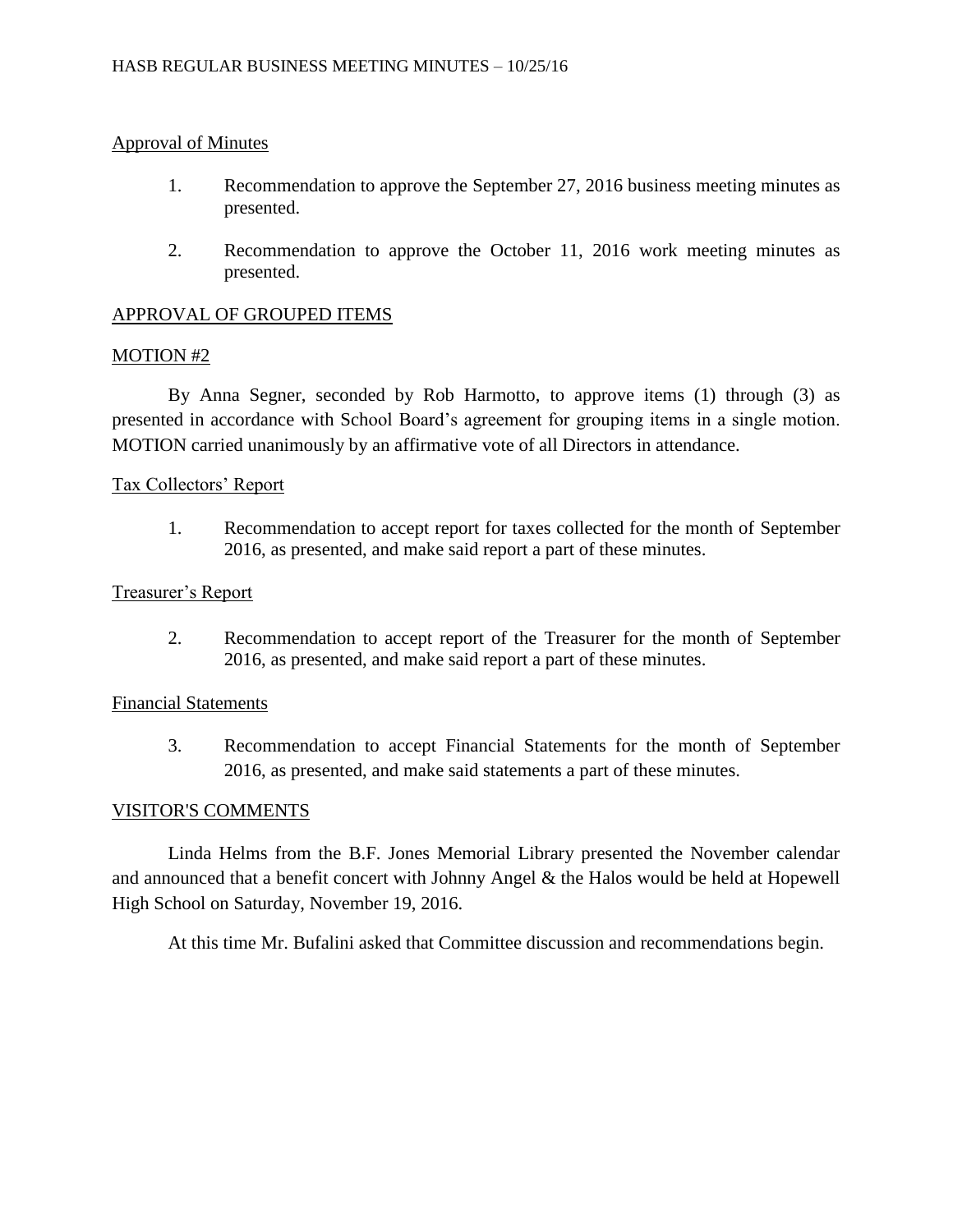# **Education/Curriculum/Instruction by Lesia Dobo, Chair**

### MOTION #3

By Lesia Dobo, seconded by Dan Santia, to approve the agreement with Maiello Brungo & Maiello to act as special counsel to the District on an as needed basis. MOTION carried unanimously by an affirmative vote of all Directors in attendance.

# MOTION #4

By Lesia Dobo, seconded by John Bowden, to approve the contract with West Interactive Services Corporation for a one year contract for SchoolMessenger, a school notification system, at a cost of \$4,441.80. MOTION carried unanimously by an affirmative vote of all Directors in attendance.

# APPROVAL OF GROUPED ITEMS

### MOTION #5

By Lesia Dobo, seconded by Jeff Winkle, to approve items (1) and (2) as presented in accordance with School Board's agreement for grouping items in a single motion. MOTION carried unanimously by an affirmative vote of all Directors in attendance.

- 1. Annie McCune, a student at Geneva College, to fulfill a student teacher placement January 10, 2017 through March 3, 2017 under the guidance of Nancy Miller.
- 2. Isabella Hindes, a student at Geneva College, to fulfill a student teacher placement January 10, 2017 through March 3, 2017 under the guidance of Ciara Cutone.

# APPROVAL OF GROUPED ITEMS

### MOTION #6

By Lesia Dobo, seconded by Daria Minton, to approve items (1) through (6) as presented in accordance with School Board's agreement for grouping items in a single motion. MOTION carried unanimously by an affirmative vote of all Directors in attendance.

- 1. Articles of Agreement with the Beaver Valley Intermediate Unit to provide Regional WAN – Wide Area Network, PAIUnet 2.0 and Internet service at a cost of \$8,981.20 for the 2016-2017 school year.
- 2. Articles of Agreement with the Beaver Valley Intermediate Unit to provide IP Address Block at a cost of \$64.00 for the 2016-2017 school year.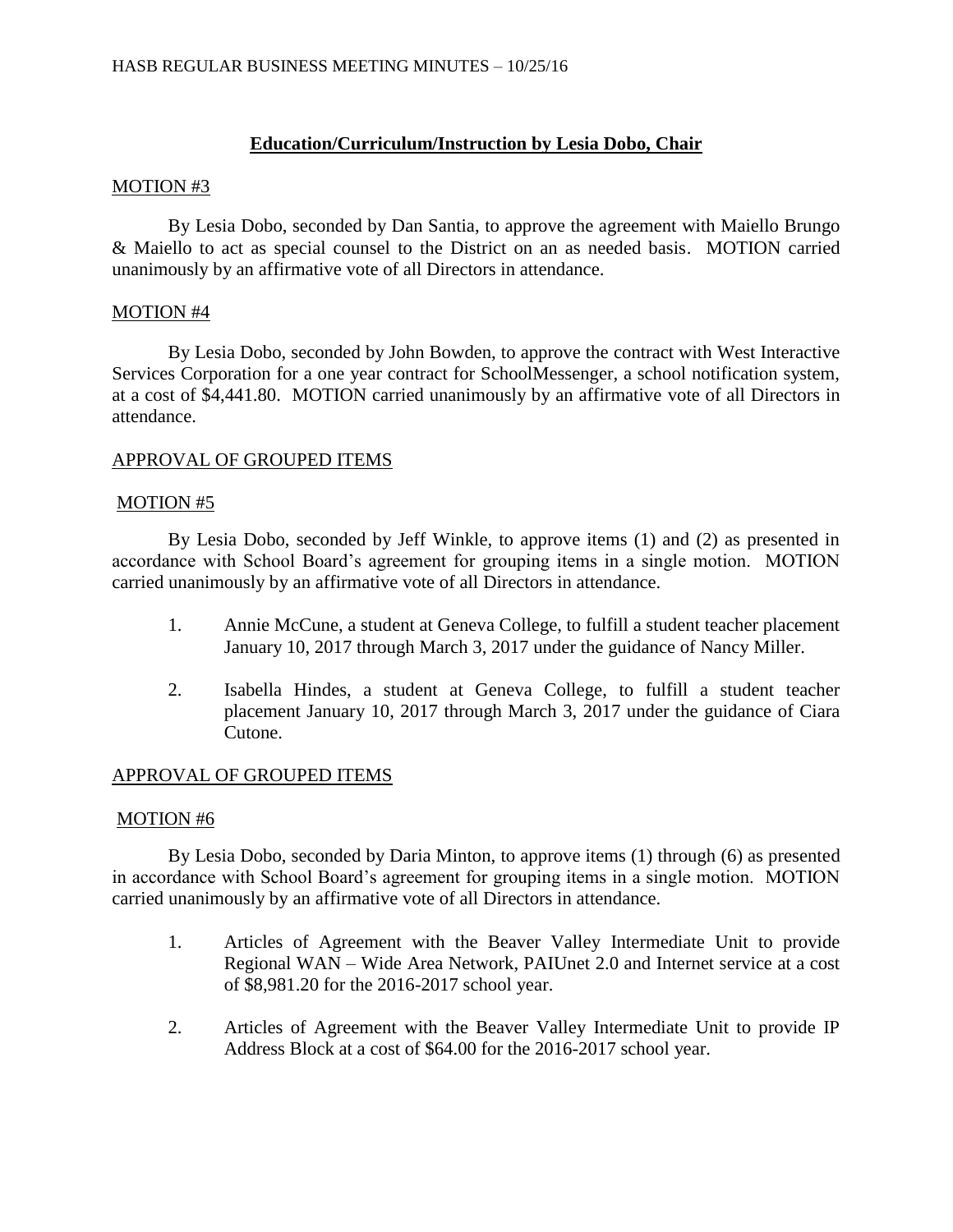- 3. Articles of Agreement with the Beaver Valley Intermediate Unit to provide Discovery Education at a cost of \$1.31 per student for the 2016-2017 school year.
- 4. Articles of Agreement with the Beaver Valley Intermediate Unit to provide Discovery Education – Local Host at a cost of \$530.00 for the 2016-2017 school year.
- 5. Articles of Agreement with the Beaver Valley Intermediate Unit to provide Internet 2 Service at a cost of \$2,000.00 for the 2016-2017 school year.
- 6. Articles of Agreement with the Beaver Valley Intermediate Unit to provide OverDrive School Digital Library Access at a cost of \$1,456.00 for the 2016-2017 school year.

# **Buildings and Grounds by Anna Segner, Chair**

# APPROVAL OF GROUPED ITEMS

# MOTION #7

By Anna Segner, seconded by Lesia Dobo, to approve items (1) and (2) as presented in accordance with School Board's agreement for grouping items in a single motion. MOTION carried unanimously by an affirmative vote of all Directors in attendance.

- 1. Request of Girls Youth Basketball to you Gym B at the Junior High School from 6:00 p.m. until 9:00 p.m. from October through March for practice and games.
- 2. Request of Jason Martsolf to use the wrestling room at the Junior High School on October 29, 2016 from 10:00 a.m. until 2:00 p.m. for a wrestling camp.

# MOTION #8

By Anna Segner, seconded by Lori McKittrick, to approve the solicitation of bids for security cameras at the Senior High and Junior High Schools. MOTION carried unanimously by an affirmative vote of all Directors in attendance.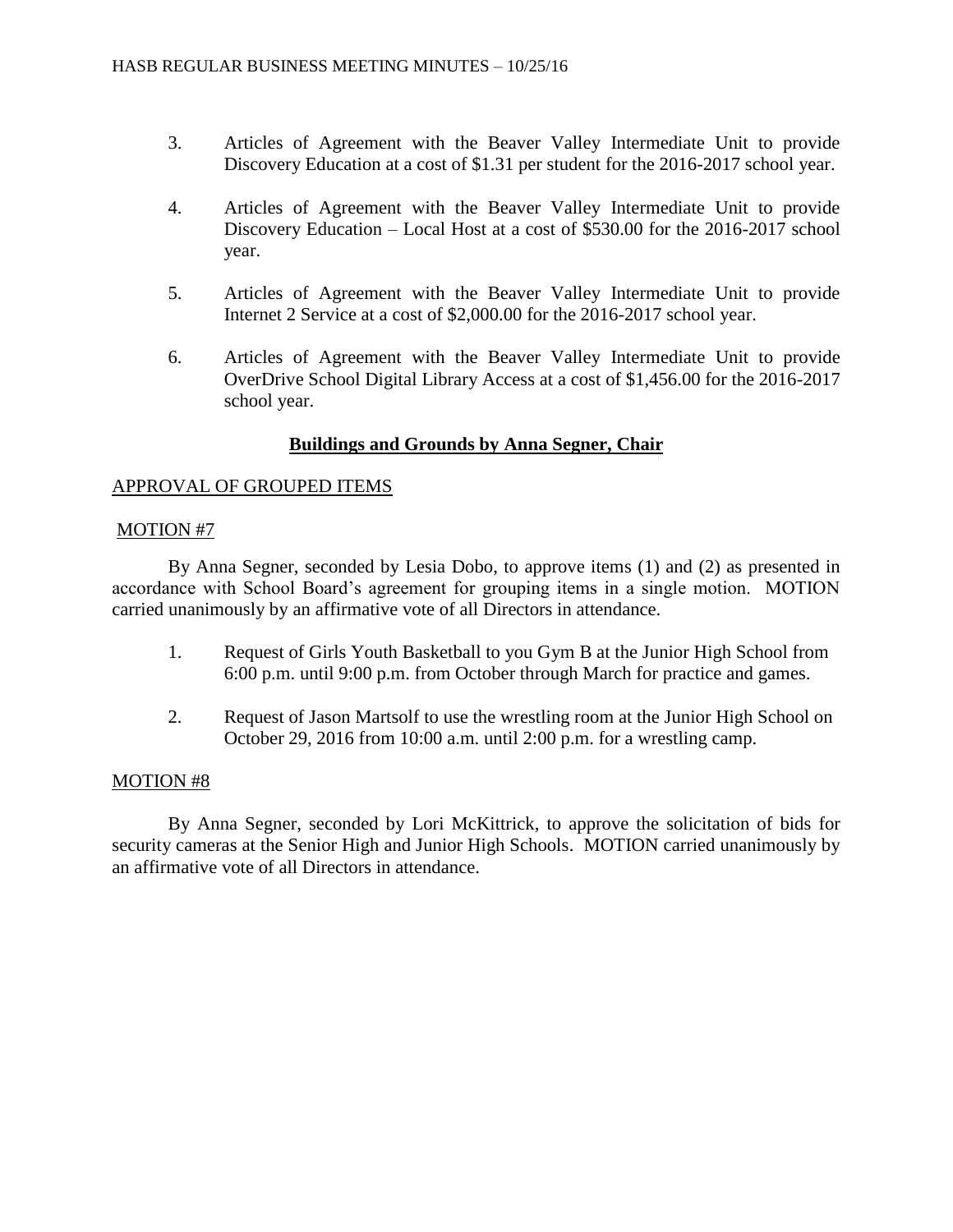## **Finance and Budget by John Bowden, Chair**

### APPROVAL OF GROUPED ITEMS

#### MOTION #9

By John Bowden, seconded by Jeff Winkle, to approve items (1) through (3) and to ratify item (4) as presented in accordance with School Board's agreement for grouping items in a single motion. MOTION carried unanimously by an affirmative roll call vote of all Directors in attendance.

- 1. General Fund List of Bills in the amount of \$357,687.95
- 2. Capital Reserve Fund payment in the amount of \$200,858.79
- 3. Cafeteria Fund payments in the amount of \$143,647.66
- 4. General Fund payments in the amount of \$3,210,461.30

#### MOTION #10

By John Bowden, seconded by Rob Harmotto, to approve a Resolution to participate in the Beaver Valley Intermediate Unit's Joint Purchasing Program for the 2017-2018 school year at a cost of \$600.00. MOTION carried unanimously by an affirmative vote of all Directors in attendance.

At this time Dr. Miller discussed a proposal by Questeq for technology staffing for the District through the 2019-2020 school year.

# **Legislative by Jeff Winkle; Chair**

### MOTION #11

By Jeff Winkle, seconded by John Bowden, to approve the HASD Board of Directors Reorganization meeting on December 6, 2016 at 7:00 p.m. in the Central Administration Board Room. MOTION carried unanimously by an affirmative vote of all Directors in attendance.

### MOTION #12

By Jeff Winkle, seconded by Daria Minton, to approve the schedule for School Board meetings for 2016-2017. MOTION carried unanimously by an affirmative vote of all Directors in attendance.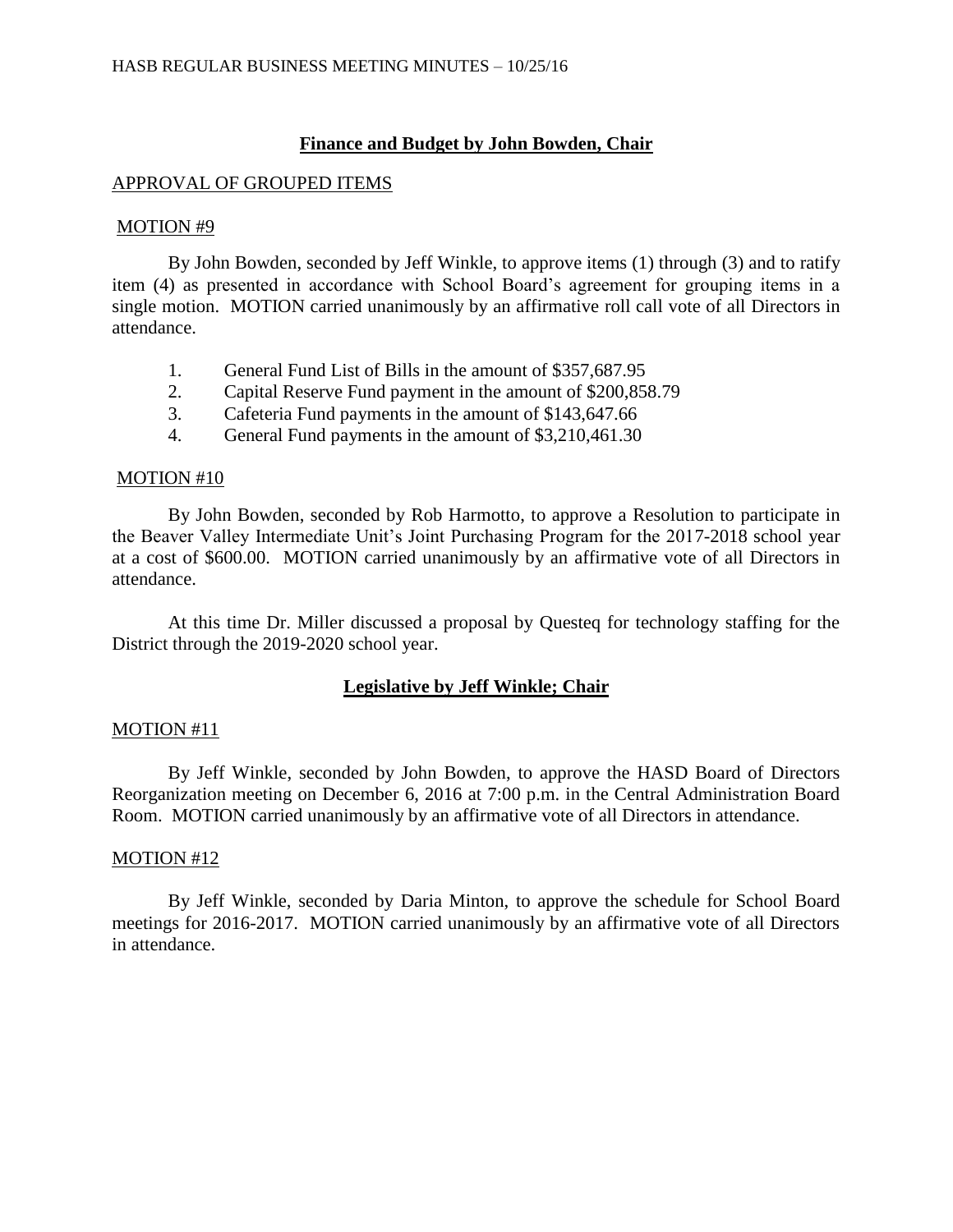## **Personnel by Rob Harmotto, Chair**

#### MOTION #13

By Rob Harmotto, seconded by Anna Segner, to approve the change of employment status for Nicholas Slapikas from 4/6 English teacher at the Senior High School to full time English teacher, effective August 24, 2015. MOTION carried unanimously by an affirmative vote of all Directors in attendance.

### APPROVAL OF GROUPED ITEMS

#### MOTION #14

By Rob Harmotto, seconded by Lesia Dobo, to approve items (1) through (3) as presented in accordance with School Board's agreement for grouping items in a single motion. MOTION carried unanimously by an affirmative vote of all Directors in attendance.

- 1. Change of employment status for Olivia Costanza from permanent transportation aide to substitute transportation aide, effective August 15, 2016.
- 2. Resignation of Marissa Henry, transportation aide, effective February 24, 2016.
- 3. Resignation of Thomas Hunt, transportation aide, effective January 13, 2016.

### MOTION #15

By Rob Harmotto, seconded by Anna Segner, to approve the employment of Sarah Fischer as a substitute nurse, effective September 30, 2016. MOTION carried unanimously by an affirmative vote of all Directors in attendance.

### MOTION #16

By Rob Harmotto, seconded by Lori McKittrick, to accept the resignation for retirement of John Lasky, custodian at the Junior High School, effective January 2, 2017. MOTION carried unanimously by an affirmative vote of all Directors in attendance.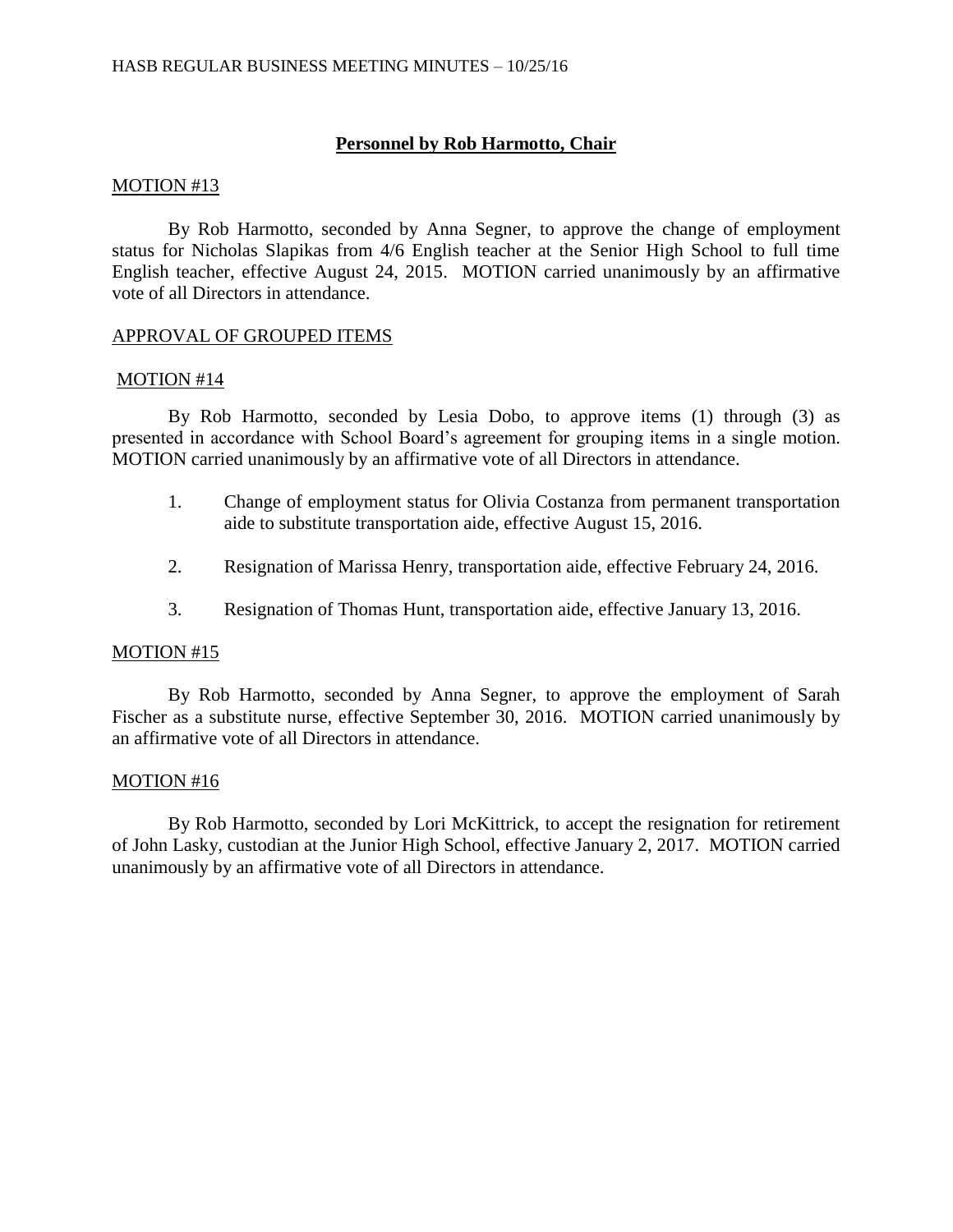# APPROVAL OF GROUPED ITEMS

### MOTION #17

By Rob Harmotto, seconded by Anna Segner, to approve items (1) through (5) as presented in accordance with School Board's agreement for grouping items in a single motion. MOTION carried unanimously by an affirmative vote of all Directors in attendance.

- 1. Appointment of William Blue as a volunteer bowling coach, effective October 26, 2016.
- 2. Resignation for retirement of Carol Dishong, transportation aide, effective October 31, 2016.
- 3. Appointment of Mark Muslin, co-sponsor of the Ski Club at the Senior High School, effective October 1, 2016.
- 4. Employment of Kristie Conrad, individual aide at Independence Elementary School, effective October 20, 2016.
- 5. Resignation of Kristen Stowers, transportation aide, effective October 14, 2016.

# Superintendent's Report

Dr. Miller made the following announcements:

- 1. The National School Board Association's annual conference is March 25, 2017 through March 27, 2017 in Denver, Colorado.
- 2. The Board Policy Manual is now online and can be reached through the District's website.
- 3. Planning for the 2017-2018 school year has begun with meetings with principals regarding courses and staffing.

Dr. Maslyk announced that Monday, October 31, 2017 was going to be Tech Fest, where teachers will have 34 options to choose from to enhance their technology skills.

### Solicitor's Report

Nothing to report.

# Unfinished Business

Nothing to report.